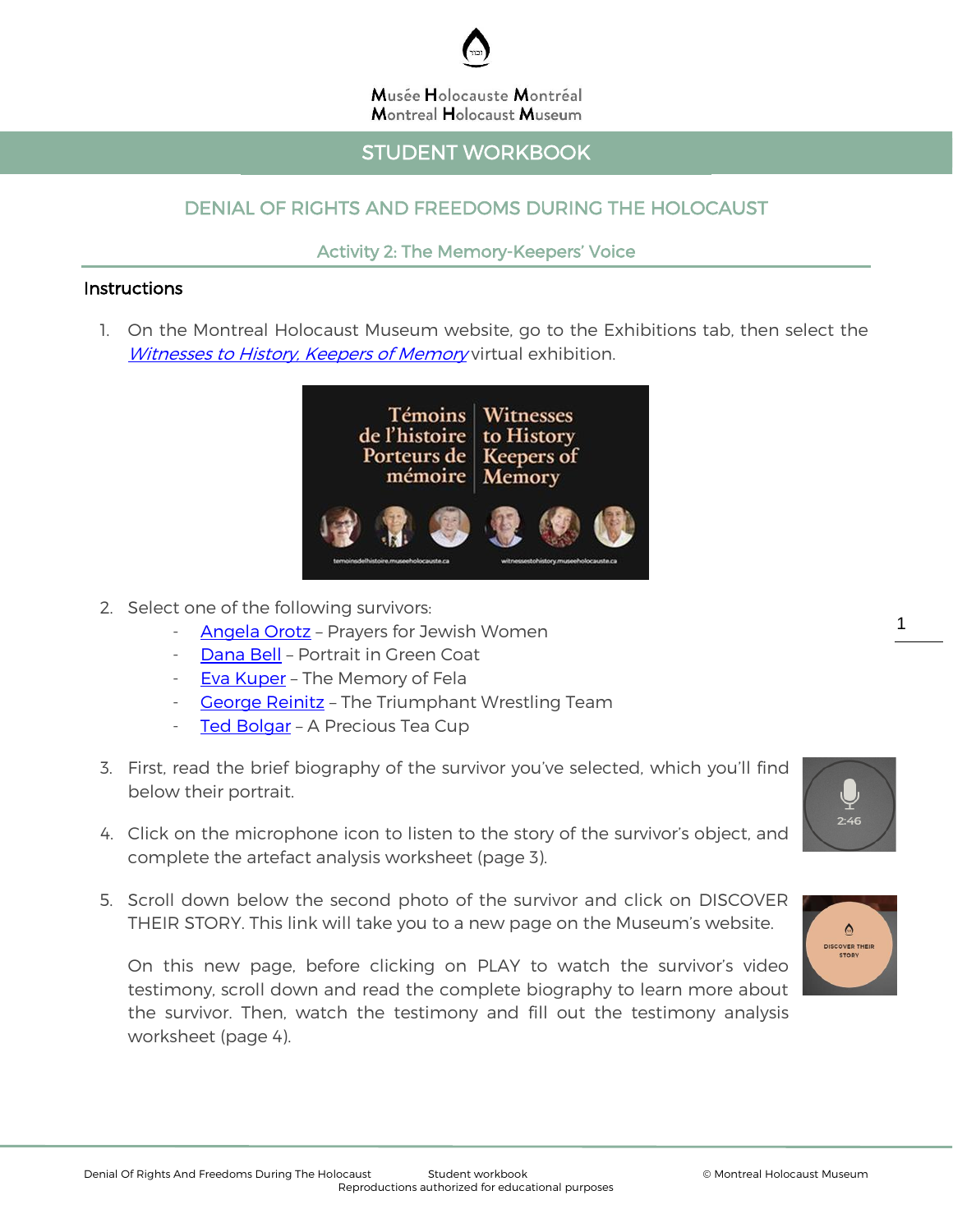- 6. To go further: now that you're better acquainted with the survivor and their story, come up with one to three questions you'd like to ask them about one of the topics below, OR something else you're interested in:
	- The hardships and challenges they faced during the Holocaust
	- Their experiences and achievements after the Holocaust
	- Their hopes for the future
	- Anything else you're interested in learning more about.
- 7. (Optional) Make a short video by recording yourself asking your questions for the survivor. Follow the instructions on page 5 and 6 for your recording.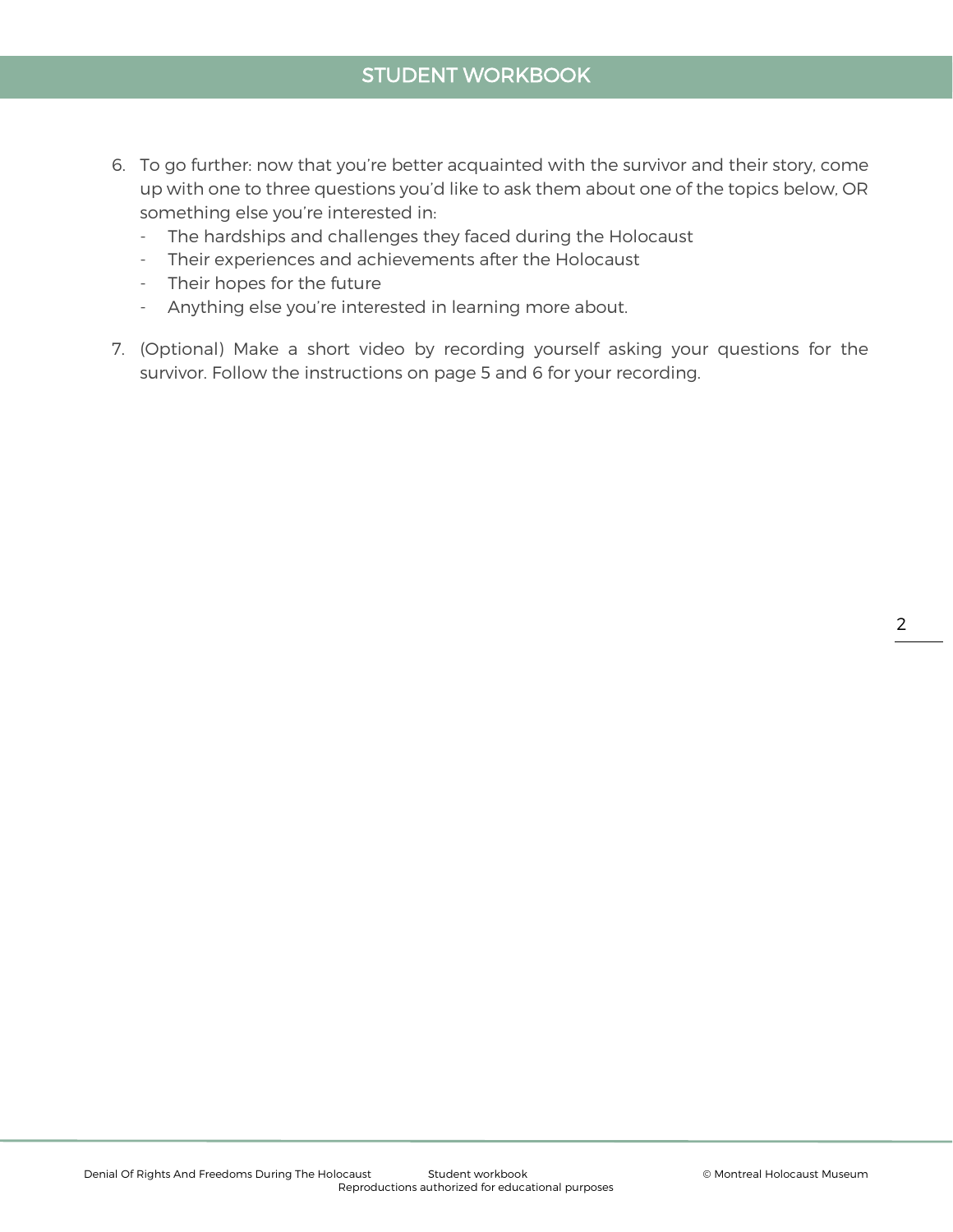#### **Artefact Analysis Worksheet**

#### Questions

- 1. Describe the object: type, shape, material, colour, etc.
- 2. What condition is it in?
- 3. When does it date from?

4. Is it a written document? Is there an inscription on it? In what language?

- 5. What can you tell about the object's owner?
- 6. What does it teach us about the people who used it or who could have been affected by it?
- 7. Who do you think made this object?
- 8. Where do you think this object came from? Where was it used?
- 9. What do you think this object was used for?

10. What does this artefact teach us about the Holocaust? About World War II?

11. Do objects like this exist today? Can you give an example?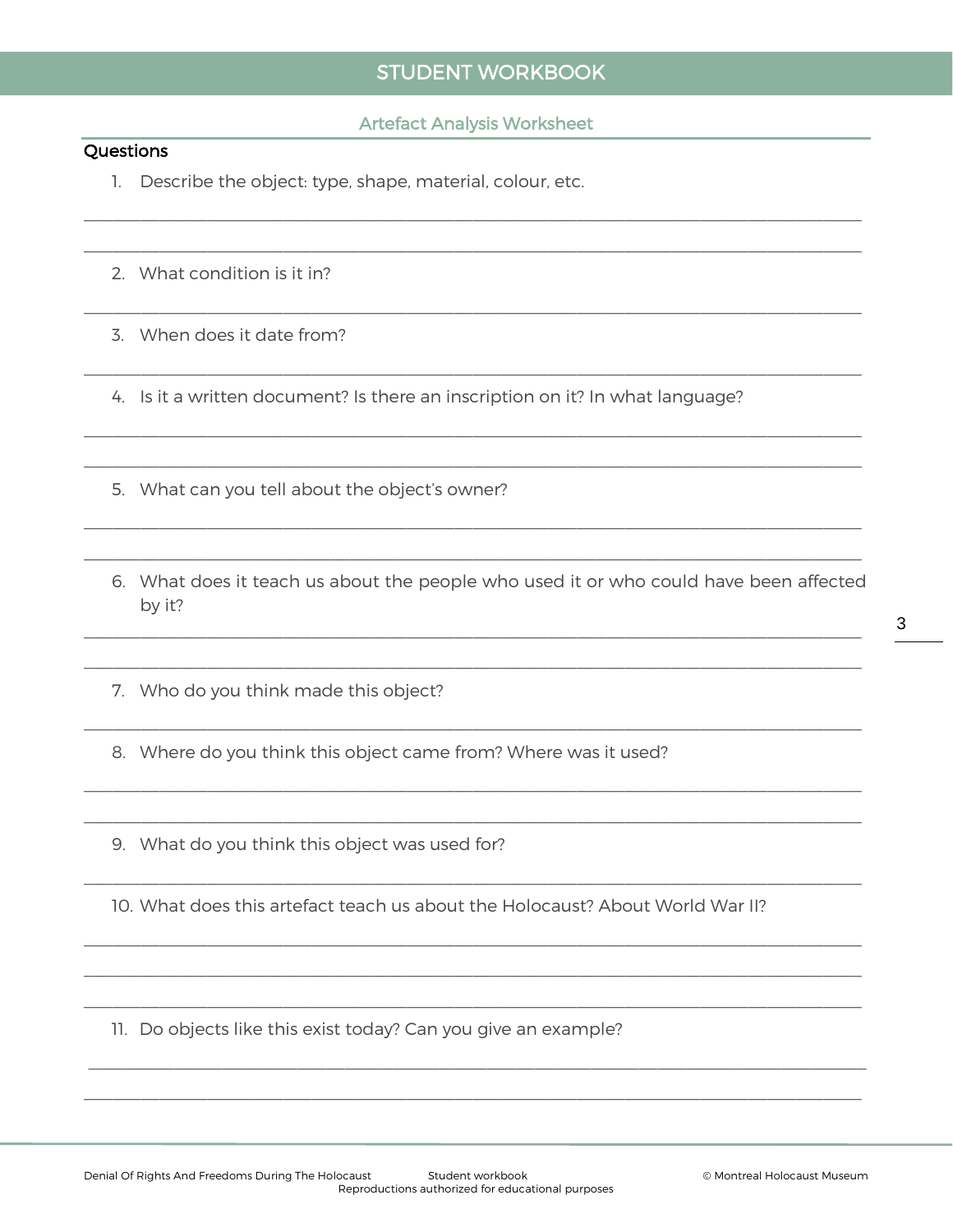#### **Video Testimony Analysis Worksheet**

#### Questions

- 1. Name of the person being interviewed:
- 2. What event is the person talking about?

3. When and where did this event take place?

4. How old was the person at that time?

- 5. How did the person react?
- 6. How did the person feel?
- 7. What impact or consequences did the event have on them?
- 8. How did the other people they mention react? (Did they help, collaborate with the Germans, etc.)

9. Why do you think they did what they did? Are you surprised? Why?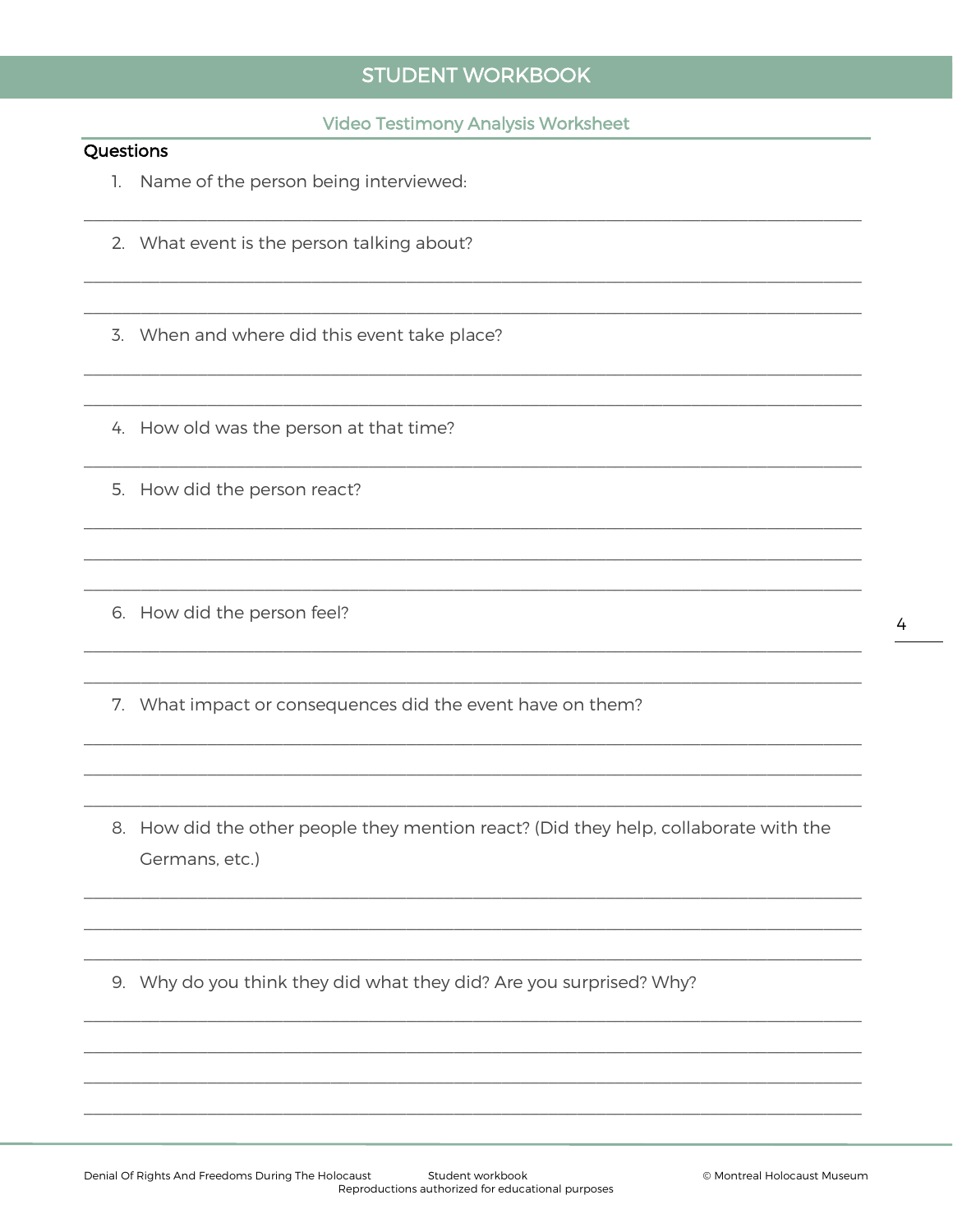## Questions for the survivor

| Hello (survivor's name)                                                    | , my name is more than the state of the state of the state of the state of the state of the state of the state | and                         |
|----------------------------------------------------------------------------|----------------------------------------------------------------------------------------------------------------|-----------------------------|
| I'm in a (name of class)                                                   |                                                                                                                | at (name of your school)    |
|                                                                            |                                                                                                                | in (name of your town/city) |
|                                                                            |                                                                                                                |                             |
| After discovering your story, here are some questions I'd like to ask you: |                                                                                                                |                             |
| <b>Suggested themes:</b>                                                   |                                                                                                                |                             |
| - The hardships and challenges they faced during the Holocaust             |                                                                                                                |                             |
| - Their experiences and achievements after the Holocaust                   |                                                                                                                |                             |
| - Their hopes for the future                                               |                                                                                                                |                             |
|                                                                            |                                                                                                                |                             |

- Anything else you're interested in learning more about.